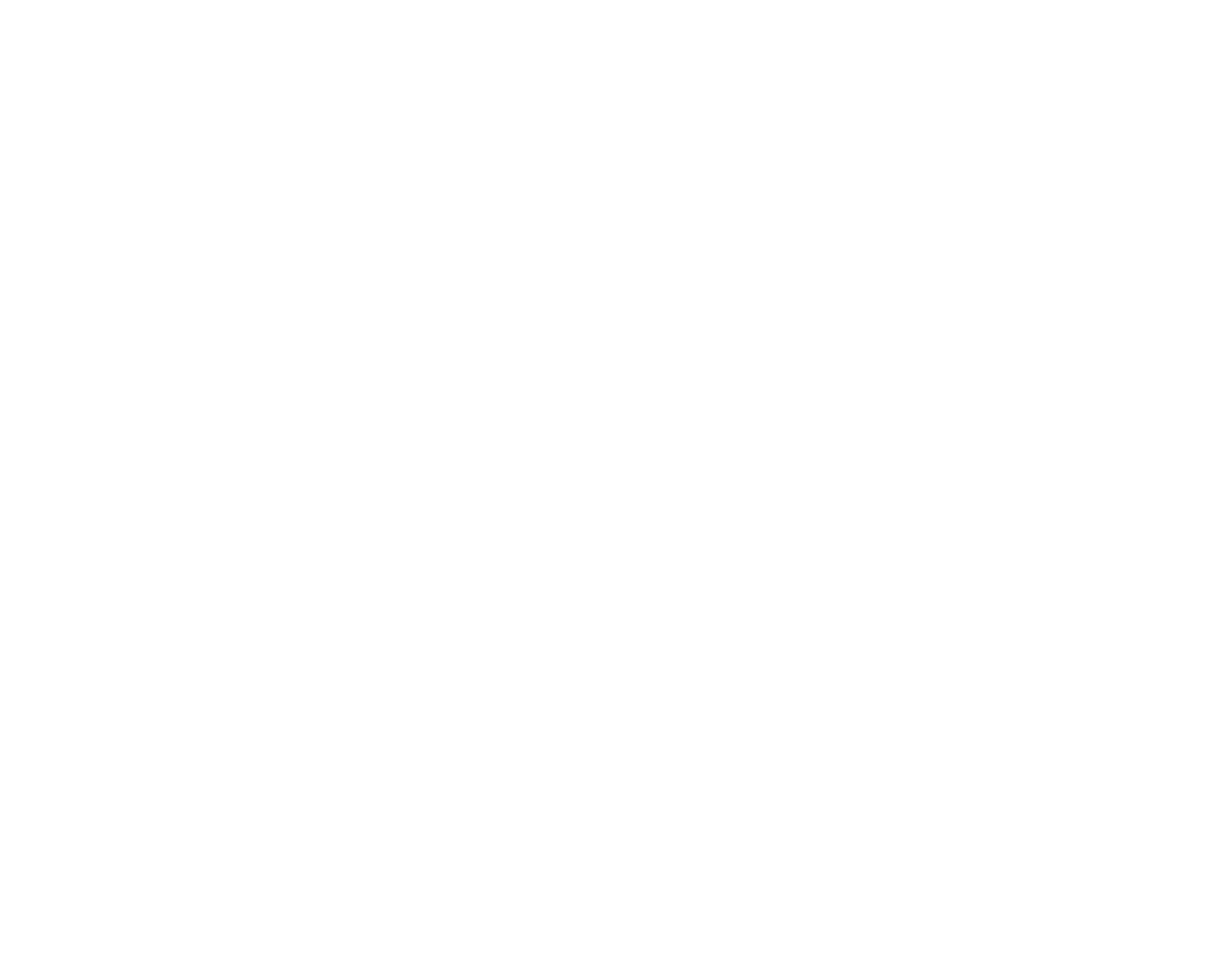|                                                         |                  |           |            |            |                          |            |                          |                 |                |                          | <b>Two</b><br>or                                     |            | <b>Non</b>            |                              |         |    |                            |                          |        |                                                                                                                                                |               |        |
|---------------------------------------------------------|------------------|-----------|------------|------------|--------------------------|------------|--------------------------|-----------------|----------------|--------------------------|------------------------------------------------------|------------|-----------------------|------------------------------|---------|----|----------------------------|--------------------------|--------|------------------------------------------------------------------------------------------------------------------------------------------------|---------------|--------|
|                                                         |                  |           |            |            | <b>African</b>           |            |                          | <b>American</b> |                | <b>Pacific</b>           | <b>More</b>                                          | Econ       | Econ                  |                              |         |    |                            |                          |        |                                                                                                                                                | <b>Foster</b> |        |
|                                                         |                  |           |            |            |                          |            |                          |                 |                |                          |                                                      |            |                       |                              |         |    |                            |                          |        | State District Campus American Hispanic White Indian Asian Islander Races Disady Disady CWD CWOD EL Male Female Migrant Homeless Care Military |               |        |
| Grade 8                                                 |                  |           |            |            |                          |            |                          |                 |                |                          |                                                      |            |                       |                              |         |    |                            |                          | $\ast$ | $\ast$                                                                                                                                         |               |        |
| Reading                                                 | All Students     | 21%       | 12%        | 13%        | 17%<br>$\ast$            | 12%        | 20%<br>$\ast$            | $\overline{a}$  |                | $\overline{a}$           | $\overline{a}$                                       | 12%        | 22%                   | 0%                           | 14%     |    | 7% 11%                     | 15%                      |        | $\ast$                                                                                                                                         |               |        |
|                                                         | <b>CWD</b>       | 6%        | 1%         | 0%         |                          | 0%         |                          |                 |                |                          | $\overline{a}$                                       | 0%         |                       | 0%                           |         | 0% | 0%                         | 0%                       | $\ast$ | $\ast$                                                                                                                                         |               |        |
|                                                         | <b>CWOD</b>      | 22%       | 13%        | 14%        | 19%                      | 13%        | 23%                      |                 |                | $\overline{a}$           | $\overline{\phantom{a}}$                             | 13%        | 22%                   | $\sim$                       | 14%     |    | 8% 12%                     | 16%                      | $\ast$ |                                                                                                                                                |               |        |
|                                                         | EL               | 5%        | 5%         | 7%         |                          | 7%         |                          |                 |                |                          | $\overline{a}$                                       | 7%         | 0%                    | 0%                           | 8%      | 7% | 6%                         | 7%                       | $\ast$ |                                                                                                                                                |               |        |
|                                                         | Male             | 17%       | 10%        | 11%        | 17%                      | 10%        | 25%                      |                 |                |                          | $\overline{\phantom{a}}$                             | 10%        | 23%                   | 0%                           | 12%     |    | 6% 11%                     | $\overline{\phantom{a}}$ | $\ast$ |                                                                                                                                                |               |        |
|                                                         | Female           | 25%       | 14%        | 15%        | 17%                      | 14%        | 14%                      |                 |                |                          | $\overline{\phantom{a}}$                             | 14%        | 20%                   | 0%                           | 16%     | 7% |                            | 15%                      | $\ast$ |                                                                                                                                                |               |        |
| Mathematics All Students                                |                  | 10%       | 9%         | 7%         | 0%<br>$\ast$             | 7%         | 17%<br>$\ast$            |                 |                |                          | $\overline{\phantom{a}}$                             | 6%         | 13%                   | 3%                           | 7%      | 5% | 4%                         | 9%                       |        | $\ast$                                                                                                                                         |               |        |
|                                                         | <b>CWD</b>       | 7%        | 1%         | 3%         |                          | 4%         |                          |                 |                |                          | $\overline{a}$                                       | 3%         |                       | 3%                           | $\sim$  | 7% | 0%                         | 6%                       | $\ast$ | $\ast$                                                                                                                                         |               |        |
|                                                         | <b>CWOD</b>      | 11%       | 10%        | 7%         | 0%<br>$\overline{a}$     | 7%         | 19%                      |                 |                |                          | $\overline{\phantom{a}}$                             | 6%         | 13%                   | $\overline{\phantom{a}}$     | 7%      | 5% | 4%                         | 10%                      | $\ast$ | $\ast$                                                                                                                                         |               |        |
|                                                         | EL               | 3%        | 5%         | 5%         |                          | 5%         | $\overline{\phantom{a}}$ |                 |                |                          | $\overline{a}$                                       | 6%         | 0%                    | 7%                           | 5%      | 5% | 2%                         | 9%                       | $\ast$ | $\ast$                                                                                                                                         |               |        |
|                                                         | Male             | 10%       | 8%         | 4%         | 0%                       | 4%         | 14%                      |                 |                |                          | $\overline{\phantom{a}}$                             | 4%         | 4%                    | 0%                           | 4%      | 2% | 4%                         | $\sim$                   | $\ast$ |                                                                                                                                                |               |        |
|                                                         | Female           | 10%       | 11%        | 9%         | 0%                       | 9%         | 18%                      |                 |                |                          | $\overline{\phantom{a}}$                             | 8%         | 25%                   | 6%                           | 10%     | 9% |                            | 9%                       | $\ast$ | $\ast$                                                                                                                                         |               |        |
| Science                                                 | All Students     | 23%       | 15%        | 14%        | 22%<br>$\ast$            | 13%        | 33%<br>$\ast$            |                 |                |                          | $\overline{a}$                                       | 12%        | 30%                   | 3%                           | 15%     |    | 8% 15%<br>0%               | 13%                      |        | $\ast$                                                                                                                                         |               |        |
|                                                         | <b>CWD</b>       | 10%       | 2%         | 3%         |                          | 4%         |                          |                 |                | $\overline{a}$           | $\overline{\phantom{a}}$                             | 3%         |                       | 3%                           |         | 7% |                            | 6%                       | $\ast$ | $\ast$                                                                                                                                         |               |        |
|                                                         | <b>CWOD</b>      | 25%       | 17%        | 15%        | 25%                      | 13%        | 38%                      |                 |                |                          | $\overline{\phantom{a}}$<br>$\overline{\phantom{a}}$ | 13%        | 30%                   |                              | 15%     | 9% | 16%                        | 14%                      | $\ast$ |                                                                                                                                                |               |        |
|                                                         | EL.              | 5%        | 6%         | 8%         |                          | 8%         |                          |                 |                |                          |                                                      | 9%         | 0%                    | 7%                           | $9\%$   |    | 8% 12%                     | 4%                       | $\ast$ | $\ast$                                                                                                                                         |               |        |
|                                                         | Male             | 24%       | 16%        | 15%        | 17%                      | 13%        | 50%                      |                 | $\overline{a}$ | $\overline{\phantom{a}}$ | $\overline{a}$<br>$\blacksquare$                     | 13%<br>12% | 32%                   | 0%                           |         |    | 16% 12% 15%                | $\sim$                   | $\ast$ | $\ast$                                                                                                                                         |               |        |
|                                                         | Female           | 22%       | 15%        | 13%        | 33%                      | 12%        | 14%                      |                 |                |                          |                                                      |            | 27%                   | 6%                           | 14%     | 4% |                            | 13%                      |        |                                                                                                                                                |               |        |
| <b>End of Course</b>                                    |                  |           | 27%        | 63%        | 80%                      |            | 60%                      | $\overline{a}$  |                | $\overline{a}$           | $-$                                                  | 63%        |                       |                              |         |    |                            | 76%                      | $\ast$ |                                                                                                                                                |               |        |
| Algebra I                                               | All Students 23% |           |            |            |                          | 62%        |                          |                 |                |                          | $\overline{a}$                                       |            | 65%                   | $\left  - \right $<br>$\sim$ |         |    | 63% 80% 52%                |                          |        |                                                                                                                                                |               |        |
|                                                         | <b>CWD</b>       | 8%        | 10%        |            |                          |            | 60%                      |                 | $\overline{a}$ | $\overline{a}$           | н.                                                   |            |                       | $\overline{a}$               |         |    |                            |                          | $\ast$ |                                                                                                                                                |               |        |
|                                                         | <b>CWOD</b>      | 24%       | 29%        | 63%        | 80%                      | 62%        |                          |                 |                | $\blacksquare$           | $\overline{a}$                                       | 63%        | 65%<br>$\overline{a}$ | $\overline{\phantom{a}}$     |         |    | 63% 80% 52%                | 76%<br>$\ast$            | $\ast$ |                                                                                                                                                |               |        |
|                                                         | EL<br>Male       | 9%<br>21% | 18%<br>24% | 80%<br>52% | $\ast$                   | 80%<br>50% | 60%                      |                 | $\blacksquare$ | $\blacksquare$           | $\sim$                                               | 80%<br>46% | 78%                   | $\overline{a}$               |         |    | 80% 80% 71%<br>52% 71% 52% | $\overline{\phantom{a}}$ | $\ast$ |                                                                                                                                                |               |        |
|                                                         | Female           | 25%       | 31%        | 76%        | $\ast$                   | 74%        |                          |                 |                |                          | $\overline{a}$                                       | 82%        | 50%                   |                              | 76%     | *  |                            | 76%                      | $\ast$ |                                                                                                                                                |               |        |
| <b>STAAR Percent at Approaches Grade Level or Above</b> |                  |           |            |            |                          |            |                          |                 |                |                          |                                                      |            |                       |                              |         |    |                            |                          |        |                                                                                                                                                |               |        |
| <b>All Grades</b>                                       |                  |           |            |            |                          |            |                          |                 |                |                          |                                                      |            |                       |                              |         |    |                            |                          |        |                                                                                                                                                |               |        |
| All Subjects                                            | All Students 67% |           | 63%        | 62%        | 52%                      | 62%        | 74%                      | 67%             |                |                          | $\ast$                                               | 61%        |                       | 75% 30%                      |         |    | 66% 52% 59%                | 65%                      | 68%    | 56%                                                                                                                                            |               | $\ast$ |
|                                                         | <b>CWD</b>       | 38%       | 31%        | 30%        | 23%                      | 31%        | 30%                      | $\overline{a}$  |                |                          | $\overline{a}$                                       | 30%        |                       | 20% 30%                      |         |    | $-22\%$ 27%                | 33%                      | 0%     | 40%                                                                                                                                            | $\sim$        |        |
|                                                         | <b>CWOD</b>      | 71%       | 66%        | 66%        | 60%                      | 65%        | 78%                      | 67%             |                |                          | $\ast$                                               | 64%        | 77%                   |                              |         |    | 66% 56% 63%                | 69%                      | 100%   | 62%                                                                                                                                            |               | $\ast$ |
|                                                         | EL               | 47%       | 54%        | 52%        | $\overline{\phantom{a}}$ | 52%        | $\ast$                   | $\ast$          |                | $\overline{a}$           | $\overline{a}$                                       | 52%        | 55%                   | 22%                          |         |    | 56% 52% 49%                | 56%                      | 45%    | $\ast$                                                                                                                                         |               | $\ast$ |
|                                                         | Male             | 65%       | 60%        | 59%        | 54%                      | 59%        | 77%                      | 67%             |                |                          | $\ast$                                               | 58%        | 70%                   | 27%                          |         |    | 63% 49% 59%                | $\sim$                   | 57%    | 33%                                                                                                                                            |               | $\ast$ |
|                                                         | Female           | 69%       | 65%        | 65%        | 50%                      | 66%        | 70%                      |                 |                |                          | $\ast$                                               | 63%        | 80%                   | 33%                          | 69% 56% |    |                            | 65%                      | 100%   | 78%                                                                                                                                            |               |        |
| Reading                                                 | All Students     | 68%       | 62%        | 64%        | 57%                      | 64%        | 70%                      | $\ast$          |                |                          | $\ast$                                               | 62%        | 76%                   | 24%                          |         |    | 68% 53% 57%                | 70%                      | 63%    | 50%                                                                                                                                            |               | $\ast$ |
|                                                         | <b>CWD</b>       | 35%       | 26%        | 24%        | 20%                      | 25%        | $\ast$                   |                 |                |                          | $\overline{\phantom{a}}$                             | 23%        |                       | 40% 24%                      |         |    | $-12\%$ 17%                | 33%                      | $\ast$ | $\ast$                                                                                                                                         |               |        |
|                                                         | <b>CWOD</b>      | 72%       | 66%        | 68%        | 69%                      | 67%        | 75%                      | $\ast$          |                | $\overline{\phantom{a}}$ | $\ast$                                               | 66%        | 77%                   |                              |         |    | 68% 58% 62%                | 74%                      | 100%   | 50%                                                                                                                                            |               | $\ast$ |
|                                                         | EL.              | 46%       | 51%        | 53%        |                          | 53%        | $\ast$                   | $\ast$          |                |                          | $\overline{\phantom{a}}$                             | 53%        |                       | 63% 12%                      |         |    | 58% 53% 47%                | 61%                      | 40%    | $\ast$                                                                                                                                         |               | $\ast$ |
|                                                         | Male             | 63%       | 57%        | 57%        | 55%                      | 57%        | 67%                      | $\ast$          |                | $\overline{\phantom{a}}$ | $\ast$                                               | 56%        | 69%                   | 17%                          |         |    | 62% 47% 57%                | $\overline{\phantom{a}}$ | 50%    | $\ast$                                                                                                                                         |               | $\ast$ |
|                                                         |                  | 72%       | 68%        | 70%        | 60%                      | 71%        | 75%                      |                 |                |                          | $\ast$                                               | 68%        |                       | 83% 33%                      | 74% 61% |    |                            | 70%                      | $\ast$ | $\ast$                                                                                                                                         |               |        |
|                                                         | Female           |           |            |            |                          |            |                          |                 |                |                          |                                                      |            |                       |                              |         |    |                            |                          |        |                                                                                                                                                |               |        |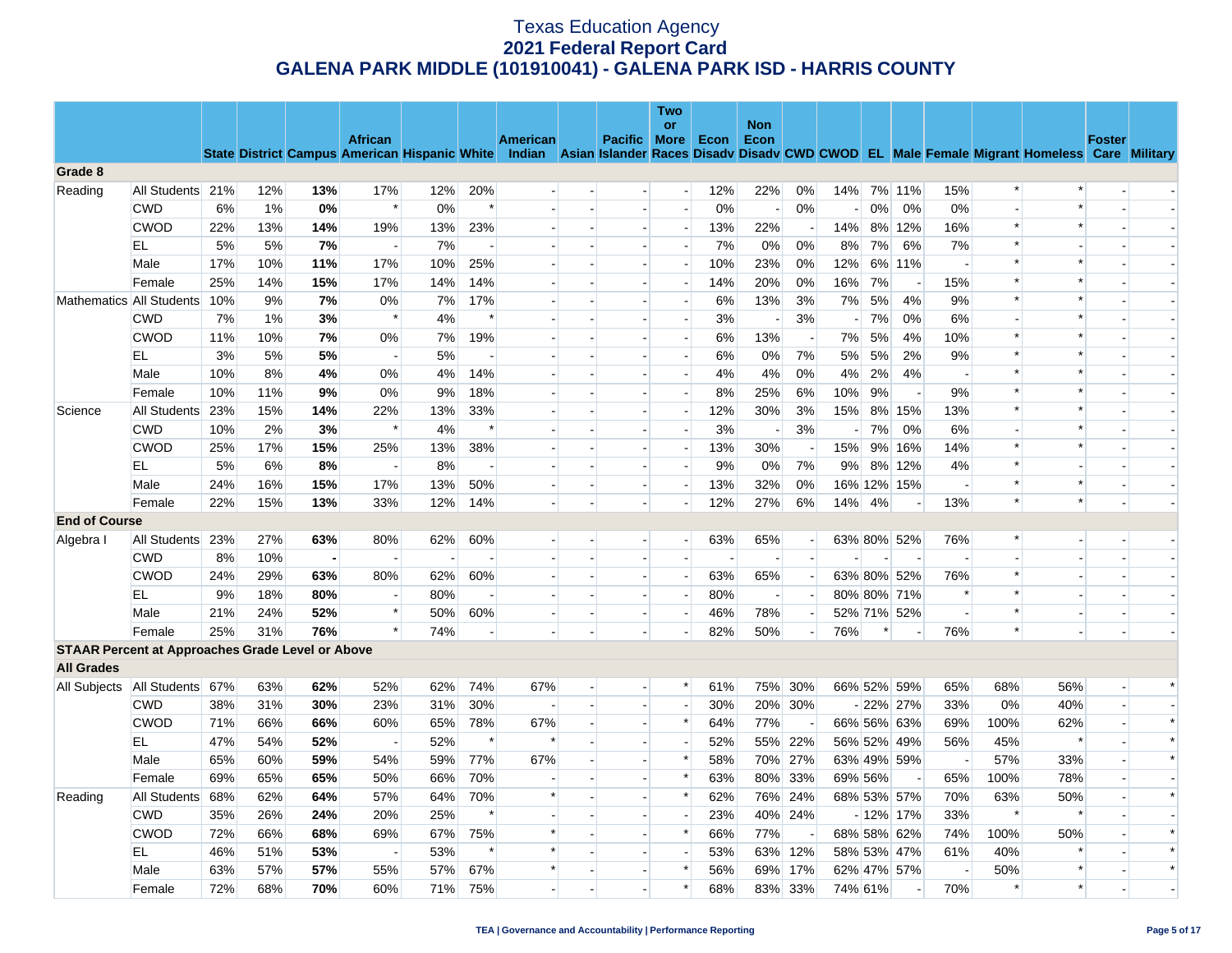|                                                    |                  |     |     |     |                |                                                      |        |          |                          |                          | <b>Two</b>               |      |                    |         |         |                          |                          |        |                                                                                                  |               |        |
|----------------------------------------------------|------------------|-----|-----|-----|----------------|------------------------------------------------------|--------|----------|--------------------------|--------------------------|--------------------------|------|--------------------|---------|---------|--------------------------|--------------------------|--------|--------------------------------------------------------------------------------------------------|---------------|--------|
|                                                    |                  |     |     |     | <b>African</b> |                                                      |        | American |                          | <b>Pacific More</b>      | or                       | Econ | <b>Non</b><br>Econ |         |         |                          |                          |        |                                                                                                  | <b>Foster</b> |        |
|                                                    |                  |     |     |     |                | <b>State District Campus American Hispanic White</b> |        |          |                          |                          |                          |      |                    |         |         |                          |                          |        | Indian Asian Islander Races Disady Disady CWD CWOD EL Male Female Migrant Homeless Care Military |               |        |
| Mathematics All Students                           |                  | 65% | 62% | 60% | 45%            | 60%                                                  | 73%    | $\ast$   |                          | $\blacksquare$           | *                        | 59%  |                    | 70% 35% |         | 63% 51% 59%              | 61%                      | 63%    | 63%                                                                                              |               |        |
|                                                    | <b>CWD</b>       | 39% | 34% | 35% | 30%            | 36%                                                  | $\ast$ |          |                          | $\overline{\phantom{a}}$ | $\overline{\phantom{a}}$ | 37%  |                    | 0% 35%  |         | $-29\%$ 35%              | 35%                      | $\ast$ |                                                                                                  |               |        |
|                                                    | <b>CWOD</b>      | 68% | 66% | 63% | 50%            | 63%                                                  | 78%    | $\ast$   | $\overline{a}$           | $\blacksquare$           | $\ast$                   | 61%  | 73%                |         |         | 63% 54% 62%              | 63%                      | 100%   | 67%                                                                                              |               | $\ast$ |
|                                                    | EL               | 49% | 59% | 51% |                | 51%                                                  | $\ast$ | $\ast$   |                          |                          | $\overline{\phantom{a}}$ | 51%  |                    | 47% 29% |         | 54% 51% 50%              | 52%                      | 40%    |                                                                                                  |               | $\ast$ |
|                                                    | Male             | 65% | 63% | 59% | 45%            | 59%                                                  | 79%    | $\ast$   | $\overline{a}$           | $\blacksquare$           | $\ast$                   | 58%  | 66%                | 35%     |         | 62% 50% 59%              | $\sim$                   | 50%    |                                                                                                  |               | $\ast$ |
|                                                    | Female           | 65% | 62% | 61% | 45%            | 61%                                                  | 65%    |          |                          |                          | $\ast$                   | 59%  |                    | 74% 35% | 63% 52% | $\overline{\phantom{a}}$ | 61%                      | $\ast$ |                                                                                                  |               |        |
| Science                                            | All Students     | 70% | 65% | 66% | 56%            | 65%                                                  | 87%    |          | $\overline{\phantom{a}}$ | $\overline{\phantom{a}}$ | $\overline{a}$           | 63%  |                    | 86% 32% |         | 69% 51% 65%              | 66%                      | $\ast$ |                                                                                                  |               |        |
|                                                    | <b>CWD</b>       | 42% | 37% | 32% | $\ast$         | 33%                                                  | $\ast$ |          |                          |                          | $\frac{1}{2}$            | 32%  |                    | 32%     |         | $-36\%$ 38%              | 28%                      |        |                                                                                                  |               |        |
|                                                    | <b>CWOD</b>      | 74% | 68% | 69% | 63%            | 68%                                                  | 92%    |          | $\overline{\phantom{a}}$ | $\overline{\phantom{a}}$ | $\overline{a}$           | 66%  | 86%                | $\sim$  |         | 69% 53% 67%              | 70%                      | $\ast$ |                                                                                                  |               |        |
|                                                    | EL               | 47% | 53% | 51% |                | 51%                                                  |        |          |                          | $\overline{\phantom{a}}$ | $\overline{\phantom{a}}$ | 51%  |                    | 60% 36% |         | 53% 51% 51%              | 52%                      | $\ast$ |                                                                                                  |               |        |
|                                                    | Male             | 70% | 66% | 65% | 67%            | 64%                                                  | 100%   |          | $\overline{a}$           | $\overline{\phantom{a}}$ | $\overline{a}$           | 63%  | 82%                | 38%     |         | 67% 51% 65%              | $\sim$                   | $\ast$ | $\ast$                                                                                           |               |        |
|                                                    | Female           | 71% | 65% | 66% | 33%            | 67%                                                  | 71%    |          |                          |                          |                          | 63%  |                    | 93% 28% | 70% 52% |                          | 66%                      | $\ast$ | $\ast$                                                                                           |               |        |
| <b>STAAR Percent at Meets Grade Level or Above</b> |                  |     |     |     |                |                                                      |        |          |                          |                          |                          |      |                    |         |         |                          |                          |        |                                                                                                  |               |        |
| <b>All Grades</b>                                  |                  |     |     |     |                |                                                      |        |          |                          |                          |                          |      |                    |         |         |                          |                          |        |                                                                                                  |               |        |
| All Subjects                                       | All Students 41% |     | 34% | 31% | 26%            | 31%                                                  | 41%    | 33%      | $\overline{a}$           | $\overline{a}$           | $\ast$                   | 30%  |                    | 41% 11% |         | 33% 23% 29%              | 33%                      | 53%    | 17%                                                                                              |               | $\ast$ |
|                                                    | <b>CWD</b>       | 21% | 16% | 11% | 0%             | 13%                                                  | $0\%$  |          |                          | $\overline{\phantom{a}}$ |                          | 11%  |                    | 10% 11% | $-10%$  | 8%                       | 14%                      | 0%     | $0\%$                                                                                            |               |        |
|                                                    | <b>CWOD</b>      | 44% | 36% | 33% | 34%            | 33%                                                  | 45%    | 33%      | $\blacksquare$           | $\overline{\phantom{a}}$ | $\ast$                   | 32%  | 43%                |         |         | 33% 25% 31%              | 36%                      | 77%    | 23%                                                                                              |               | $\ast$ |
|                                                    | EL               | 20% | 25% | 23% |                | 23%                                                  | $\ast$ | $\ast$   | $\blacksquare$           | $\overline{a}$           | $\blacksquare$           | 24%  |                    | 19% 10% |         | 25% 23% 22%              | 25%                      | 45%    |                                                                                                  |               | $\ast$ |
|                                                    | Male             | 40% | 33% | 29% | 23%            | 28%                                                  | 46%    | 33%      | $\overline{a}$           |                          | $\ast$                   | 27%  | 40%                | 8%      |         | 31% 22% 29%              | $\sim$                   | 50%    | 0%                                                                                               |               | $\ast$ |
|                                                    | Female           | 42% | 35% | 33% | 30%            | 34%                                                  | 34%    |          | $\overline{a}$           | $\overline{a}$           | $\ast$                   | 32%  | 42%                | 14%     | 36% 25% | $\overline{\phantom{a}}$ | 33%                      | 60%    | 33%                                                                                              |               |        |
| Reading                                            | All Students     | 44% | 35% | 31% | 26%            | 32%                                                  | 34%    | $\ast$   |                          |                          | $\ast$                   | 30%  | 43%                | 10%     |         | 34% 24% 25%              | 38%                      | 50%    | 25%                                                                                              |               | $\ast$ |
|                                                    | <b>CWD</b>       | 20% | 15% | 10% | 0%             | 11%                                                  | $\ast$ |          | $\overline{a}$           | $\sim$                   | $\overline{a}$           | 9%   |                    | 20% 10% | $-10%$  | 7%                       | 12%                      | $\ast$ |                                                                                                  |               |        |
|                                                    | <b>CWOD</b>      | 47% | 37% | 34% | 34%            | 34%                                                  | 38%    | $\ast$   |                          |                          | $\ast$                   | 32%  | 44%                |         |         | 34% 25% 27%              | 41%                      | 80%    | 33%                                                                                              |               | $\ast$ |
|                                                    | EL               | 20% | 23% | 24% |                | 24%                                                  | $\ast$ | $\ast$   |                          | $\overline{a}$           | $\overline{a}$           | 24%  |                    | 16% 10% |         | 25% 24% 20%              | 28%                      | 40%    |                                                                                                  |               | $\ast$ |
|                                                    | Male             | 40% | 31% | 25% | 14%            | 26%                                                  | 25%    | $\ast$   |                          | $\mathbf{u}$             | $\ast$                   | 24%  | 36%                | 7%      |         | 27% 20% 25%              | $\overline{\phantom{a}}$ | 50%    |                                                                                                  |               | $\ast$ |
|                                                    | Female           | 48% | 39% | 38% | 40%            | 38%                                                  | 45%    |          |                          | $\overline{\phantom{a}}$ | $\ast$                   | 36%  | 49%                | 12%     | 41% 28% | $\overline{\phantom{a}}$ | 38%                      | $\ast$ |                                                                                                  |               |        |
| Mathematics All Students                           |                  | 37% | 32% | 28% | 24%            | 28%                                                  | 43%    |          |                          | $\sim$                   | *                        | 27%  |                    | 36% 10% |         | 30% 21% 30%              | 27%                      | 50%    | 13%                                                                                              |               | $\ast$ |
|                                                    | <b>CWD</b>       | 21% | 16% | 10% | 0%             | 11%                                                  | $\ast$ |          |                          | $\overline{a}$           | $\overline{a}$           | 10%  | $0\%$              | 10%     | $-7%$   | 7%                       | 12%                      | $\ast$ |                                                                                                  |               |        |
|                                                    | <b>CWOD</b>      | 39% | 34% | 30% | 31%            | 30%                                                  | 48%    |          |                          | $\overline{\phantom{a}}$ | $\ast$                   | 29%  | 37%                |         |         | 30% 23% 32%              | 29%                      | 80%    | 17%                                                                                              |               | $\ast$ |
|                                                    | EL               | 20% | 28% | 21% | $\overline{a}$ | 21%                                                  | $\ast$ | $\ast$   |                          | $\overline{a}$           | $\blacksquare$           | 21%  | 19%                | 7%      |         | 23% 21% 22%              | 20%                      | 40%    | $\ast$                                                                                           |               | $\ast$ |
|                                                    | Male             | 37% | 33% | 30% | 27%            | 29%                                                  | 58%    | $\ast$   |                          | $\sim$                   | $\ast$                   | 28%  | 40%                | 7%      |         | 32% 22% 30%              | $\overline{\phantom{a}}$ | 33%    |                                                                                                  |               | $\ast$ |
|                                                    | Female           | 36% | 31% | 27% | 20%            | 28%                                                  | 25%    |          |                          |                          | $\ast$                   | 26%  | 32%                | 12%     | 29% 20% |                          | 27%                      |        |                                                                                                  |               |        |
| Science                                            | All Students     | 43% | 35% | 37% | 33%            | 37%                                                  | 53%    |          |                          | $\overline{\phantom{a}}$ |                          | 35%  |                    | 57% 19% |         | 39% 29% 36%              | 39%                      |        |                                                                                                  |               |        |
|                                                    | <b>CWD</b>       | 22% | 19% | 19% | $\ast$         | 22%                                                  | $\ast$ |          |                          |                          | $\blacksquare$           | 19%  |                    | $-19%$  |         | $-21\%$ 15%              | 22%                      |        |                                                                                                  |               |        |
|                                                    | <b>CWOD</b>      | 46% | 36% | 39% | 38%            | 38%                                                  | 62%    |          | $\overline{\phantom{a}}$ | $\sim$                   | $\blacksquare$           | 37%  | 57%                |         |         | 39% 30% 37%              | 41%                      | $\ast$ |                                                                                                  |               |        |
|                                                    | EL               | 17% | 21% | 29% |                | 29%                                                  |        |          |                          |                          |                          | 28%  |                    | 40% 21% |         | 30% 29% 28%              | 30%                      | $\ast$ |                                                                                                  |               |        |
|                                                    | Male             | 44% | 36% | 36% | 33%            | 34%                                                  | 75%    |          | $\overline{\phantom{a}}$ | $\blacksquare$           |                          | 33%  |                    | 55% 15% |         | 37% 28% 36%              | $\overline{\phantom{a}}$ | $\ast$ |                                                                                                  |               |        |
|                                                    | Female           | 42% | 33% | 39% | 33%            | 40%                                                  | 29%    |          |                          |                          |                          | 37%  |                    | 60% 22% | 41% 30% |                          | 39%                      | $\ast$ | $\ast$                                                                                           |               |        |
| <b>STAAR Percent at Masters Grade Level</b>        |                  |     |     |     |                |                                                      |        |          |                          |                          |                          |      |                    |         |         |                          |                          |        |                                                                                                  |               |        |

**All Grades**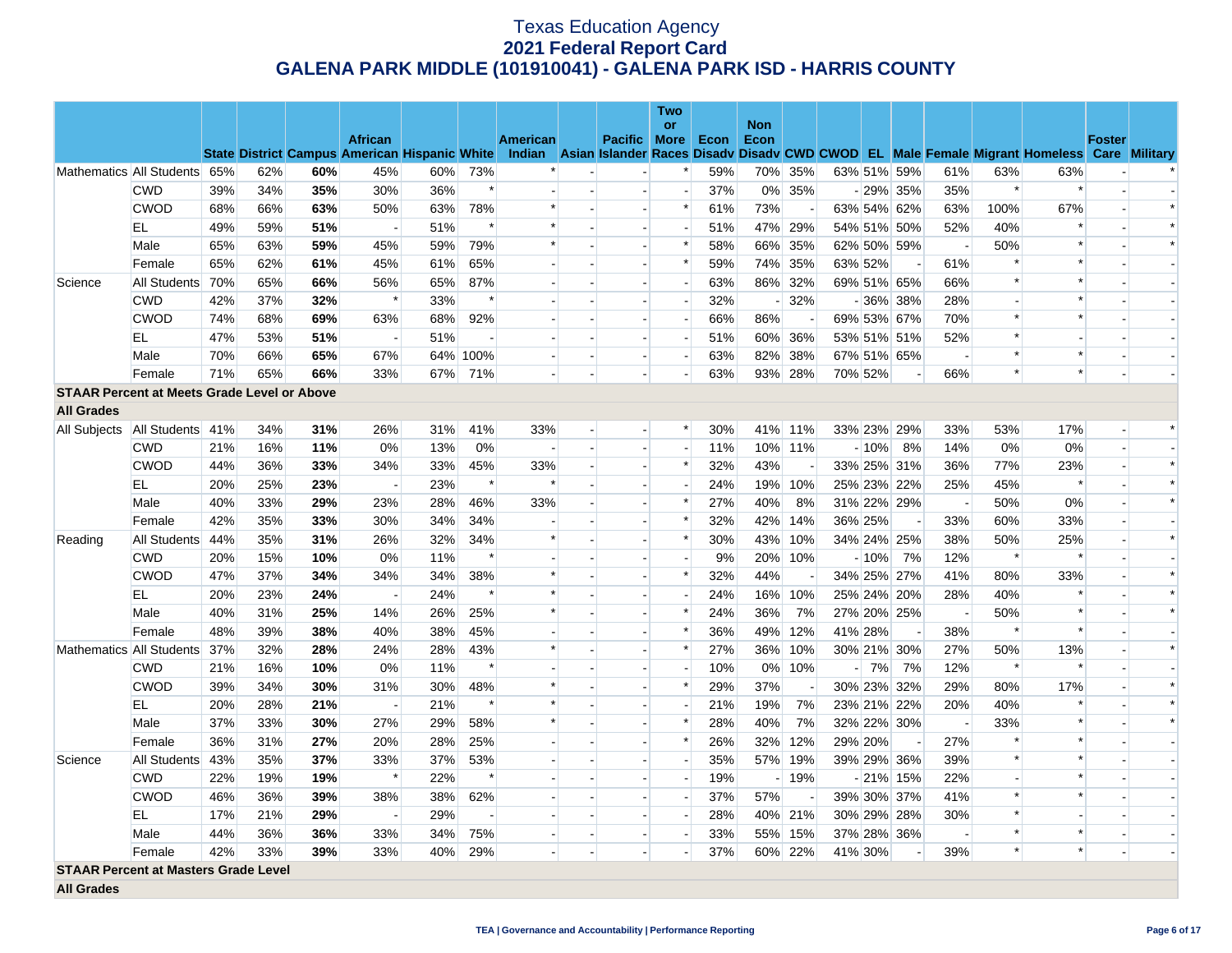|              |                          |     |     |     | <b>African</b>                                       |       |        | <b>American</b> | <b>Pacific</b> | <b>Two</b><br><b>or</b><br><b>More</b> | Econ  | <b>Non</b><br>Econ |       |         |    |             |                          |        |                                                                                    | <b>Foster</b> |                      |
|--------------|--------------------------|-----|-----|-----|------------------------------------------------------|-------|--------|-----------------|----------------|----------------------------------------|-------|--------------------|-------|---------|----|-------------|--------------------------|--------|------------------------------------------------------------------------------------|---------------|----------------------|
|              |                          |     |     |     | <b>State District Campus American Hispanic White</b> |       |        |                 |                |                                        |       |                    |       |         |    |             |                          |        | Indian Asian Islander Races Disady Disady CWD CWOD EL Male Female Migrant Homeless |               | <b>Care Military</b> |
| All Subjects | All Students             | 18% | 12% | 12% | 14%                                                  | 12%   | 22%    | 17%             |                |                                        | 11%   | 22%                | $1\%$ | 14%     |    | 8% 12%      | 13%                      | 32%    | 0%                                                                                 |               |                      |
|              | <b>CWD</b>               | 7%  | 4%  | 1%  | 0%                                                   | 1%    | 0%     |                 |                |                                        | $1\%$ | 10%                | 1%    |         | 2% | 0%          | 3%                       | 0%     | 0%                                                                                 |               |                      |
|              | <b>CWOD</b>              | 19% | 13% | 14% | 18%                                                  | 13%   | 25%    | 17%             |                |                                        | 12%   | 22%                |       | 14%     | 8% | 13%         | 15%                      | 46%    | 0%                                                                                 |               |                      |
|              | EL                       | 7%  | 9%  | 8%  |                                                      | 8%    |        |                 |                |                                        | 8%    | 4%                 | 2%    | 8%      | 8% | 8%          | 8%                       | 45%    |                                                                                    |               |                      |
|              | Male                     | 17% | 11% | 12% | 13%                                                  | 11%   | 25%    | 17%             |                |                                        | 10%   | 23%                | 0%    | 13%     | 8% | 12%         |                          | 29%    | 0%                                                                                 |               |                      |
|              | Female                   | 19% | 13% | 13% | 15%                                                  | 13%   | 19%    |                 |                | $\ast$                                 | 12%   | 21%                | 3%    | 15%     | 8% |             | 13%                      | 40%    | 0%                                                                                 |               |                      |
| Reading      | All Students             | 18% | 11% | 13% | 12%                                                  | 13%   | 18%    |                 |                |                                        | 12%   | 23%                | 1%    | 14%     |    | 8% 11%      | 16%                      | 25%    | 0%                                                                                 |               |                      |
|              | <b>CWD</b>               | 6%  | 3%  | 1%  | 0%                                                   | $1\%$ |        |                 |                |                                        | 0%    | 20%                | 1%    |         | 0% | 0%          | 2%                       |        |                                                                                    |               |                      |
|              | <b>CWOD</b>              | 20% | 12% | 14% | 16%                                                  | 14%   | 20%    |                 |                |                                        | 13%   | 23%                |       | 14%     | 9% | 12%         | 17%                      | 40%    | 0%                                                                                 |               |                      |
|              | EL                       | 7%  | 8%  | 8%  |                                                      | 8%    |        |                 |                |                                        | 8%    | 3%                 | 0%    | 9%      | 8% | 6%          | 10%                      | 40%    |                                                                                    |               |                      |
|              | Male                     | 16% | 9%  | 11% | 9%                                                   | 11%   | 17%    |                 |                |                                        | 10%   | 22%                | 0%    | 12%     |    | 6% 11%      |                          | 17%    |                                                                                    |               |                      |
|              | Female                   | 21% | 13% | 16% | 15%                                                  | 15%   | 20%    |                 |                |                                        | 14%   | 25%                | 2%    | 17% 10% |    |             | 16%                      | $\ast$ |                                                                                    |               |                      |
|              | Mathematics All Students | 17% | 13% | 11% | 12%                                                  | 11%   | 23%    |                 |                |                                        | 10%   | 19%                | 1%    | 12%     |    | 7% 11%      | 11%                      | 25%    | 0%                                                                                 |               |                      |
|              | <b>CWD</b>               | 8%  | 4%  | 1%  | 0%                                                   | 1%    |        |                 |                |                                        | $1\%$ | 0%                 | $1\%$ |         | 2% | 0%          | 2%                       |        |                                                                                    |               |                      |
|              | <b>CWOD</b>              | 18% | 14% | 12% | 16%                                                  | 12%   | 25%    |                 |                |                                        | 11%   | 19%                |       | 12%     | 8% | 12%         | 12%                      | 40%    | 0%                                                                                 |               |                      |
|              | EL                       | 8%  | 12% | 7%  |                                                      | 7%    |        |                 |                |                                        | 7%    | 6%                 | 2%    | 8%      | 7% | 8%          | 6%                       | 40%    |                                                                                    |               |                      |
|              | Male                     | 18% | 14% | 11% | 14%                                                  | 10%   | 25%    |                 |                |                                        | 10%   | 22%                | 0%    | 12%     |    | 8% 11%      | $\overline{\phantom{a}}$ | 17%    |                                                                                    |               |                      |
|              | Female                   | 16% | 13% | 11% | 10%                                                  | 11%   | 20%    |                 |                |                                        | 11%   | 16%                | 2%    | 12%     | 6% |             | 11%                      |        |                                                                                    |               |                      |
| Science      | <b>All Students</b>      | 19% | 12% | 14% | 22%                                                  | 13%   | 33%    |                 |                |                                        | 12%   | 30%                | 3%    | 15%     |    | 8% 15%      | 13%                      |        |                                                                                    |               |                      |
|              | <b>CWD</b>               | 8%  | 3%  | 3%  |                                                      | 4%    | $\ast$ |                 |                |                                        | 3%    |                    | 3%    |         | 7% | 0%          | 6%                       |        |                                                                                    |               |                      |
|              | <b>CWOD</b>              | 20% | 13% | 15% | 25%                                                  | 13%   | 38%    |                 |                |                                        | 13%   | 30%                |       | 15%     |    | 9% 16%      | 14%                      |        |                                                                                    |               |                      |
|              | EL                       | 4%  | 5%  | 8%  |                                                      | 8%    |        |                 |                |                                        | 9%    | 0%                 | 7%    | 9%      |    | 8% 12%      | 4%                       |        |                                                                                    |               |                      |
|              | Male                     | 20% | 12% | 15% | 17%                                                  | 13%   | 50%    |                 |                |                                        | 13%   | 32%                | 0%    |         |    | 16% 12% 15% |                          |        |                                                                                    |               |                      |
|              | Female                   | 18% | 12% | 13% | 33%                                                  | 12%   | 14%    |                 |                |                                        | 12%   | 27%                | 6%    | 14%     | 4% |             | 13%                      |        |                                                                                    |               |                      |

- Indicates there are no students in the group.

\* Indicates results are masked due to small numbers to protect student confidentiality.

## **Part (iii): Academic Growth and Graduation Rate**

#### **Part (iii)(I): Academic Growth**

This section provides information on students' academic growth for mathematics and reading/ELA for public elementary schools and secondary schools which don't have a graduation rate, for the 2020-21 school year. These results include all students tested, regardless of whether they were in the accountability subset. (CWD: children with disability; CWOD: children without disability; EL: English learner)

 *USDE waived reporting requirements in Section 1111(h)(1)(C)(iii)(I) (other academic indicator results for schools that are not high schools) for the 2020-21 school year.* 

#### **Part (iii)(II): Graduation Rate**

This section provides information on high school graduation rates for the class of 2020.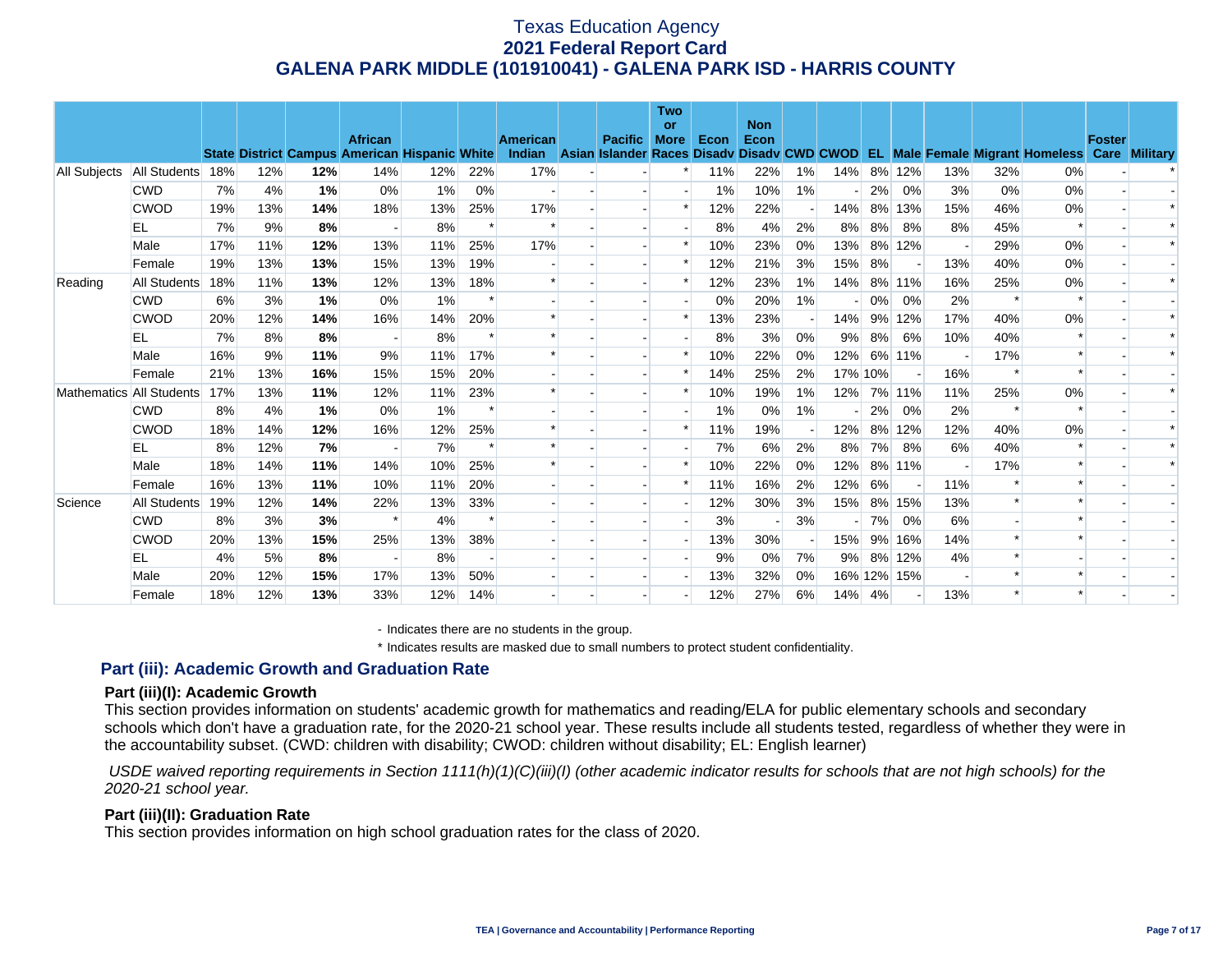# **There is no data for this campus.**

## **Part (iv): English Language Proficiency**

This section provides information on the number and percentage of English learners achieving English language proficiency based on the 2021 Texas English Language Proficiency Assessment System (TELPAS) data. (EL: English learner)

| <b>Total</b> | <b>EL in Proficiency</b> | Rate of     |
|--------------|--------------------------|-------------|
| <b>Class</b> | of EL                    | Proficiency |
| 394          | 77                       |             |

- Indicates there are no students in the group.
- \* Indicates results are masked due to small numbers to protect student confidentiality.
- $\diamond$  Indicates data reporting does not meet for Minimum Size.

### **Part (v): School Quality or Student Success (SQSS)**

This section provides information on school quality or student success, which is college, career and military readiness (CCMR) for high schools and average performance rate of the three STAAR performance levels of all students, regardless of whether they were in the accountability subset, for elementary and secondary schools without a graduation rate. (CWD: children with disability; EL: English learner)

|                                                                                 | All                      | <b>African</b><br><b>Students American Hispanic White Indian</b> |    |    | <b>American</b> |                          | <b>Pacific</b><br>Asian Islander Races Disady CWD | <b>Two</b><br>Οľ<br><b>More</b> | Econ                     |    | EL. |  |  |
|---------------------------------------------------------------------------------|--------------------------|------------------------------------------------------------------|----|----|-----------------|--------------------------|---------------------------------------------------|---------------------------------|--------------------------|----|-----|--|--|
| <b>Student Success (Student Achievement Domain Score: STAAR Component Only)</b> |                          |                                                                  |    |    |                 |                          |                                                   |                                 |                          |    |     |  |  |
| <b>STAAR Component Score</b>                                                    | 35                       | 31                                                               | 35 | 46 | 39              | $\overline{\phantom{0}}$ |                                                   |                                 | 34                       | 14 | 28  |  |  |
| <b>School Quality (College, Career, and Military Readiness Performance)</b>     |                          |                                                                  |    |    |                 |                          |                                                   |                                 |                          |    |     |  |  |
| %Students meeting CCMR                                                          | $\overline{\phantom{a}}$ |                                                                  |    | ۰. | -               | -                        | $\overline{\phantom{a}}$                          |                                 | $\overline{\phantom{0}}$ | ۰. |     |  |  |

- Indicates there are no students in the group.

\* Indicates results are masked due to small numbers to protect student confidentiality.

### **Part (vi): Goal Meeting Status**

This section provides information on the progress of all students and each student group toward meeting the long-term goals or interim objectives on STAAR academic performance, federal graduation rate, and English learners' language proficiency. (CWD: children with disability; EL: English learner)

 *USDE waived reporting requirements in Section 1111(h)(1)(C)(vi) (progress toward meeting long-term goals and measurements of interim progress) for the 2020-21 school year.*